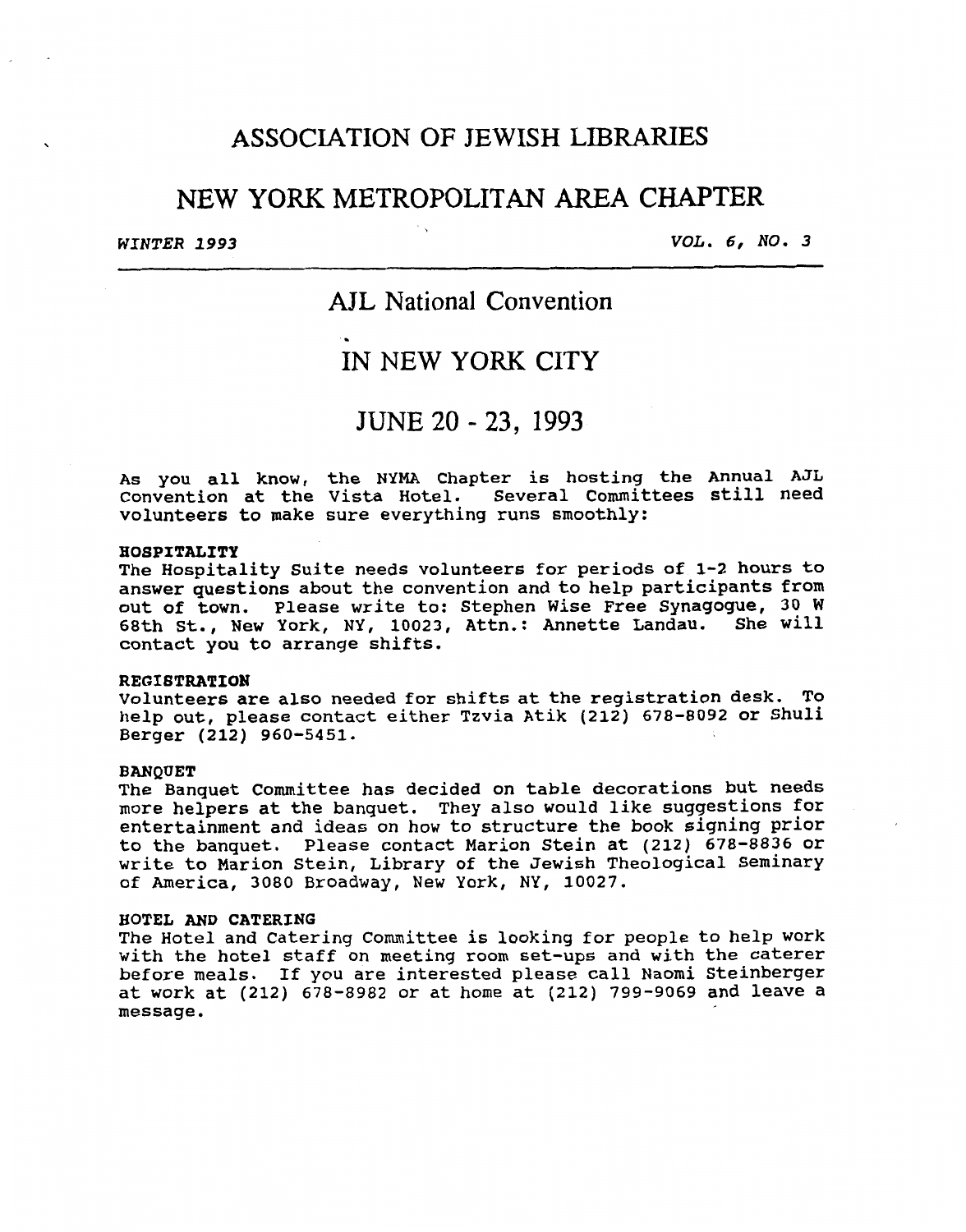#### **MARKETPLACE**

**Volunteers are needed to assist in pre-convention and on site arrangements for the "largest ever** ATL **JUDAICA BOOK AND CRAFT**  Pre-convention includes follow-up phone calls and **assistance with assorted logistical details. On site includes**  "working the show" through assistance with set-up, booth coverage, **vendor hospitality and visitor registration.** 

**Call EDITH LUBETSKI at (212) 340-7720 for further information.** 

**Do you know book dealers, Judaica crafts vendors, educational organizations interested in being part of the largest gathering of Judaica in NYC in 1993? Get out the word** ... **we have a limited number of tables available. Please share with us your ideas for advertising the Marketplace.** 

**The MARKETPLACE will be open to the public** 

**SUNDAY JUNE 20th 10:30 a.m.** - *7:OO* **p.m. MONDAY JUNE 21st 8:30 a.m.** - *6:OO* **p.m. TUESDAY JUNE 22nd 8:30 a.m.** - **1:00 p.m.** 

**Call Carolyn Starman Hessel (516) 692-8616 for additional information.** 

#### **NEWSLETTER**

NYMA **will be issuing a daily newsletter at the convention. We are collecting relevant cartoons** for **the newsletter, as well as any announcements. If you have any cartoons of interest, please send them to: Shelly Feit, Moriah School Library, 53 South Woodland St.** *<sup>I</sup>* **Englewood, N.J. 07631.**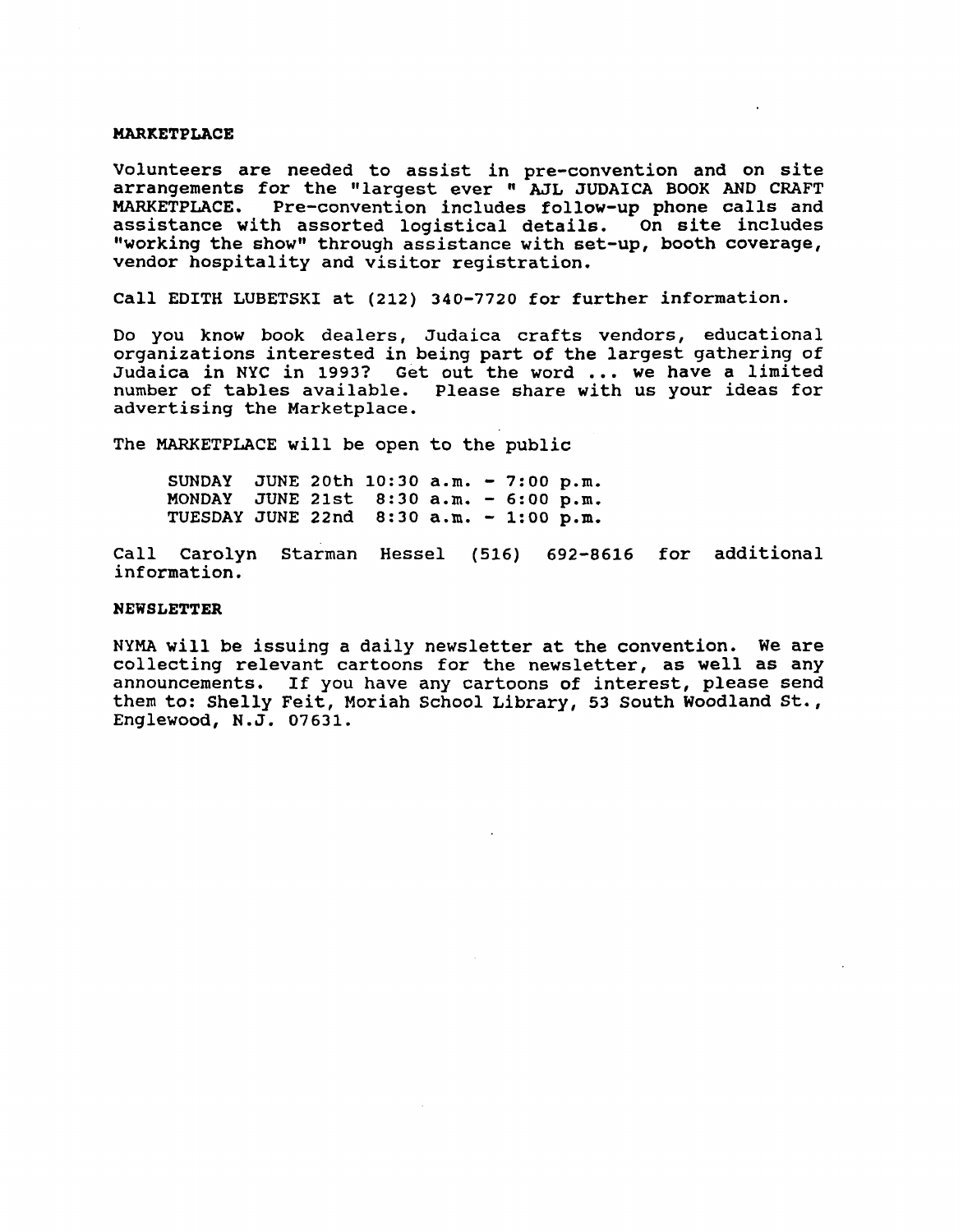### **HOTEL SUBSIDIES FOR AJL/NYMA XEMBERB**

In order to encourage **AJL/NYMA** members to stay at the Vista Hotel during the convention (rather than commute), a limited number of subsidies will be granted. One must be a current member and be registered for the three-day convention in full in order to qualify.

Letter of application for the \$100.00 hotel subsidy should include the following:

- **1.** Past contributions to **ML.**
- 2. Planned contributions to **AJL.**
- **3.** Previous AJL conventions attended.
- **4.** Other monetary support for attendance.

Please limit your applications to one page. Applicants must be members of AJL

المنافعات والمتسادات والمتناول والمتفقد

**Deadline for application** - **February 15, 1993. You will be notified by March 15th.** 

**Please send application to: Leah Adler Yeshiva University Mendel Gottesman Library New York,** *NY* **10033**  *500* **19. 185th St.** 

## **Fall Conference October 29th, 1992**

On Thursday, October 29th we held our Fall Conference which was held at the West Side Institutional synagogue and the Jewish<br>Museum. We were fortunate to have two speakers who gave very we were fortunate to have two speakers who gave very informative presentations on the subject of sephardic materials avaliable for teaching and study. Carolyn Starman Hessel gave **a**  talk on the excellent bibliography she developed for schools and synagogues. It is entitled <u>Our Story: The Jews of Sepharad: A</u><br>Resource Guide. She explained exactly how to use the quide and She explained exactly how to use the guide and also had copies available for sale.

Janice E. Ovadiah, Executive Director of Sephardic House, gave an in-depth presentation of the types of materials available from Sephardic House. She brought along many examples which people were able to browse through after her talk.

After the presentations, the group walked over to the Jewish Museum, where we were **treated** to an excellent guided tour of the All in all the afternoon was very worthwhile, although **we** were extremely disappointed with the low membership turnout. I'd like your input on the number of conferences a year we should have, conference topics, and times and locations for future meetings. I would be happy to hear from you on any of these subjects.

Submitted by Marion Stein